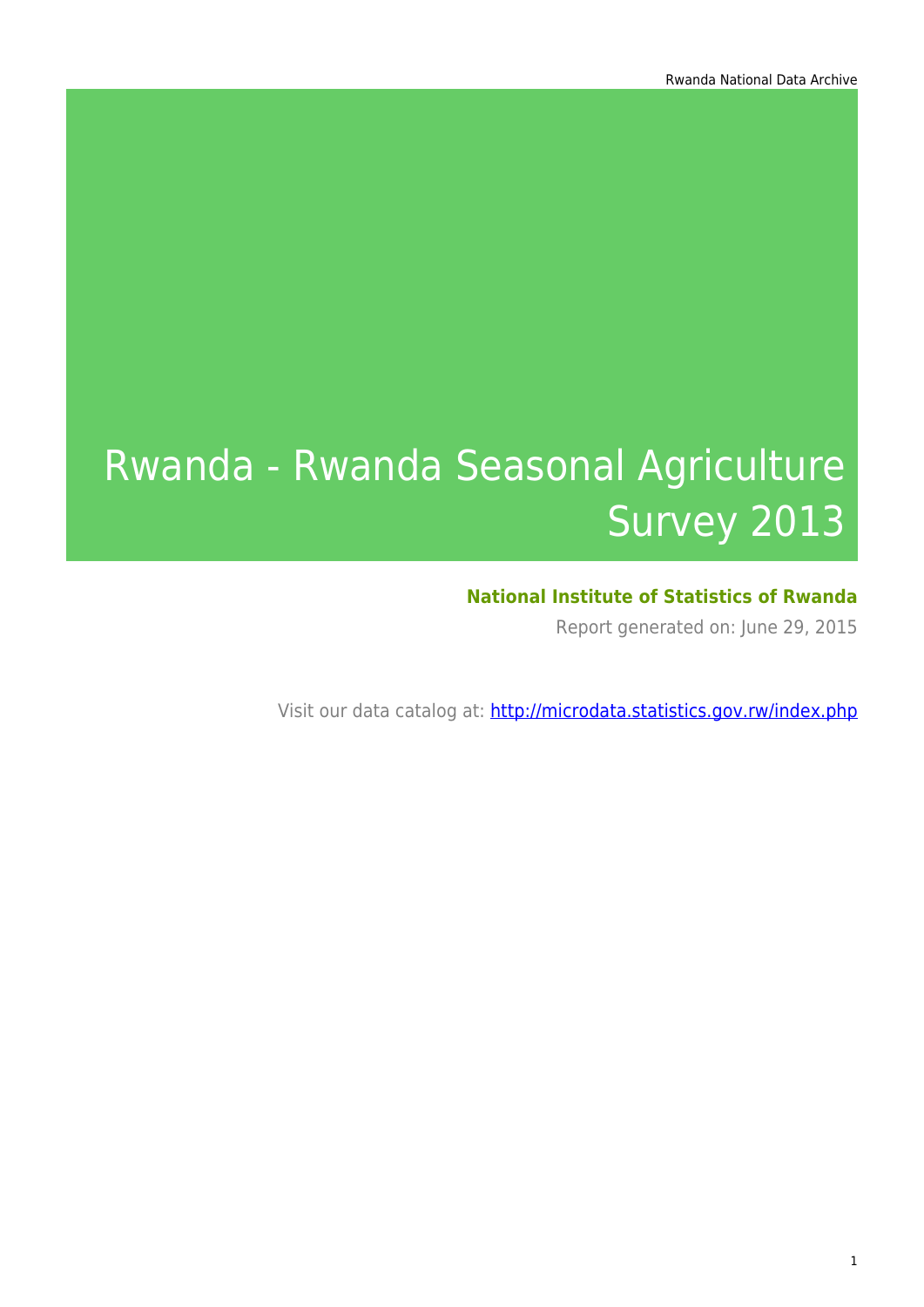# **Overview**

### Identification

#### **ID NUMBER** RWA-NISR-RSAS-2013-V1.1

### Version

#### **VERSION DESCRIPTION**

Version 1.1 Edited anonymized dataset for public use

#### **PRODUCTION DATE**

2015-06-26

### **Overview**

#### **ABSTRACT**

The main objective of the new agricultural statistics program is to provide timely, accurate, credible and comprehensive agricultural statistics that would not only describe the structure of agriculture in Rwanda in terms of land use, crop production and livestock and can be used for food and agriculture policy formulation and planning, but also which can be used for the compilation of national accounts statistics.

In this regard, the National Institute of Statistics of Rwanda conducted the Seasonal Agriculture Survey (SAS) from November 2012 to September 2013 to gather up-to-date information for monitoring progress on agriculture programs and policies in Rwanda, including the Economic Development and Poverty Reduction Strategy (EDPRS), the Millennium Development Goals (MDGs) and Vision 2020. This 2013 RSAS covered three agricultural seasons (A, B and C) and provides data on background characteristics of the agricultural operators, farm characteristics (area, yield and production), agricultural practices, agricultural equipments, use of crop production by agricultural operators and by large scale farmers.

#### **KIND OF DATA**

Sample survey data [ssd]

#### **UNITS OF ANALYSIS**

This seasonal agriculture survey focused on the following units of analysis:

-Agricultural Operators and Large Scale Farmers

#### Scope

#### **NOTES**

The scope of 2013 Seasonal Agriculture Survey concerned demographic and social characteristics of Agricultural Operators and Large Scale Farmers, and farm characteristics ( Area, yield and production; agricultural practices; small agricultural equipments; and use of crop production).

### Coverage

### **GEOGRAPHIC COVERAGE**

National coverage

#### **UNIVERSE**

The RSAS 2013 targeted agricultural operators and large scale Farmers operating in Rwanda.

### Producers and Sponsors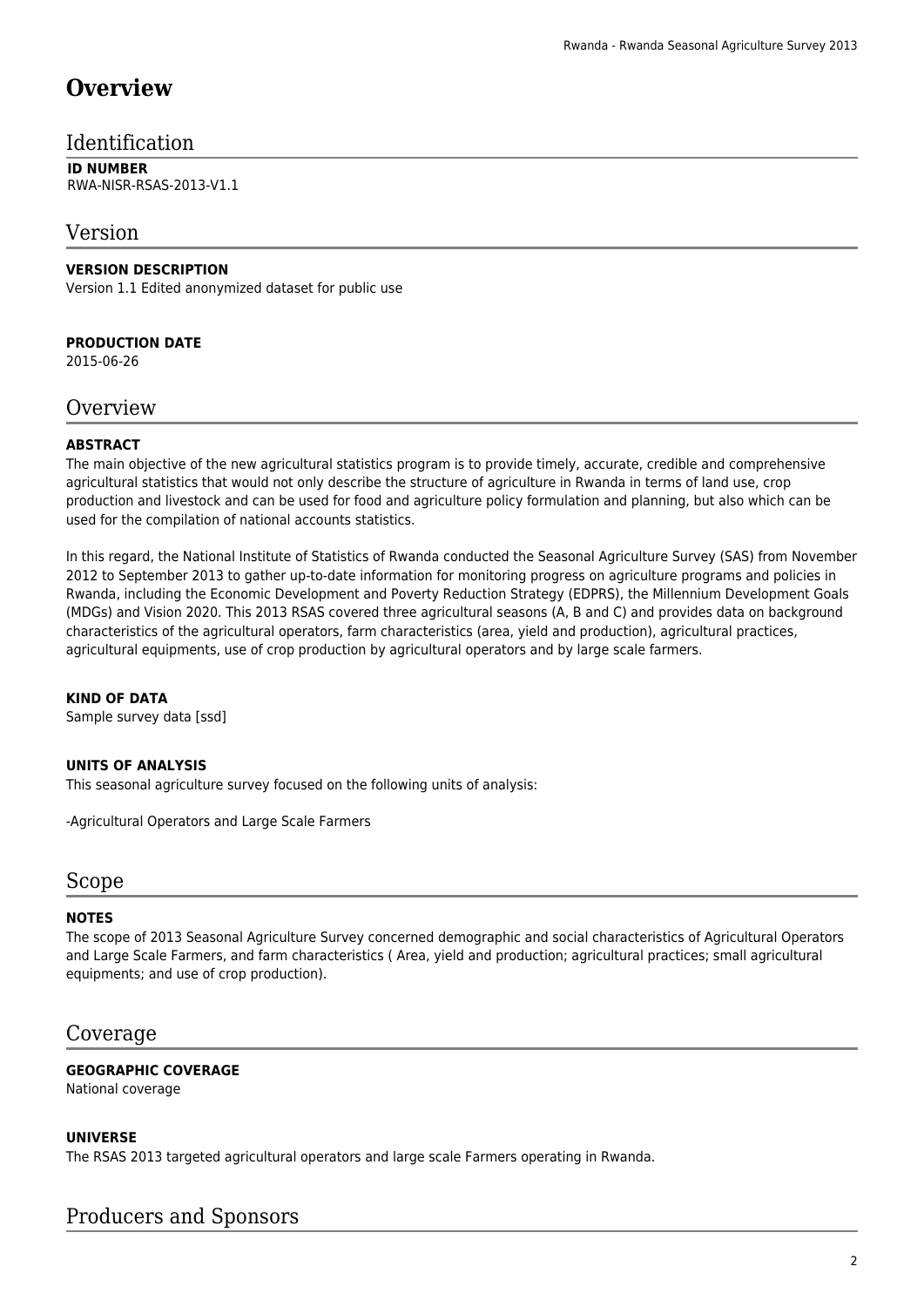#### **PRIMARY INVESTIGATOR(S)**

| <b>Name</b>                                | <b>Affiliation</b>                        |
|--------------------------------------------|-------------------------------------------|
| National Institute of Statistics of Rwanda | Ministry of Finance and Economic Planning |

#### **OTHER PRODUCER(S)**

| Name                                         | <b>Affiliation</b>   | Role              |
|----------------------------------------------|----------------------|-------------------|
| Ministry of Agriculture and Animal Resources | Government of Rwanda | Technical partner |
| National Agriculture Export Board            | Government of Rwanda | Technical partner |
| Rwanda Agricultural Board                    | Government of Rwanda | Technical partner |
| Rwanda Natural Resources Authority           | Government of Rwanda | Technical partner |
| Rwanda Environmental Management Authority    | Government of Rwanda | Technical partner |
| National Bank of Rwanda                      | Government of Rwanda | Technical partner |

#### **FUNDING**

| <b>Name</b>              | <b>Abbreviation</b> | Role            |
|--------------------------|---------------------|-----------------|
| The Government of Rwanda | GoR                 | Funder          |
| World Bank               | <b>WB</b>           | Funding partner |
| Ukaid                    |                     | Funding partner |
| European Union           | EU                  | Funding partner |

#### **OTHER ACKNOWLEDGEMENTS**

| <b>Name</b>      | <b>Affiliation</b>           | Role                            |
|------------------|------------------------------|---------------------------------|
| Local Government | Ministry of Local Governance | Survey campaign an Mobilisation |

### Metadata Production

#### **METADATA PRODUCED BY**

| <b>Name</b>                                   | Abbreviation   Affiliation |                                           | Role              |
|-----------------------------------------------|----------------------------|-------------------------------------------|-------------------|
| National Institute of Statistics of<br>Rwanda | <b>NISR</b>                | Minisrty of Finance and Economic Planning | Metadata producer |

#### **DATE OF METADATA PRODUCTION**

2015-03-26

#### **DDI DOCUMENT VERSION**

Version 1.1 (June 2006).This version is identical to version 1.0 except for 'Sampling', ' Datasets' and 'External Resources' sections which were updated.

#### **DDI DOCUMENT ID**

ddi-rwa-nisr-rsas-2013-V1.1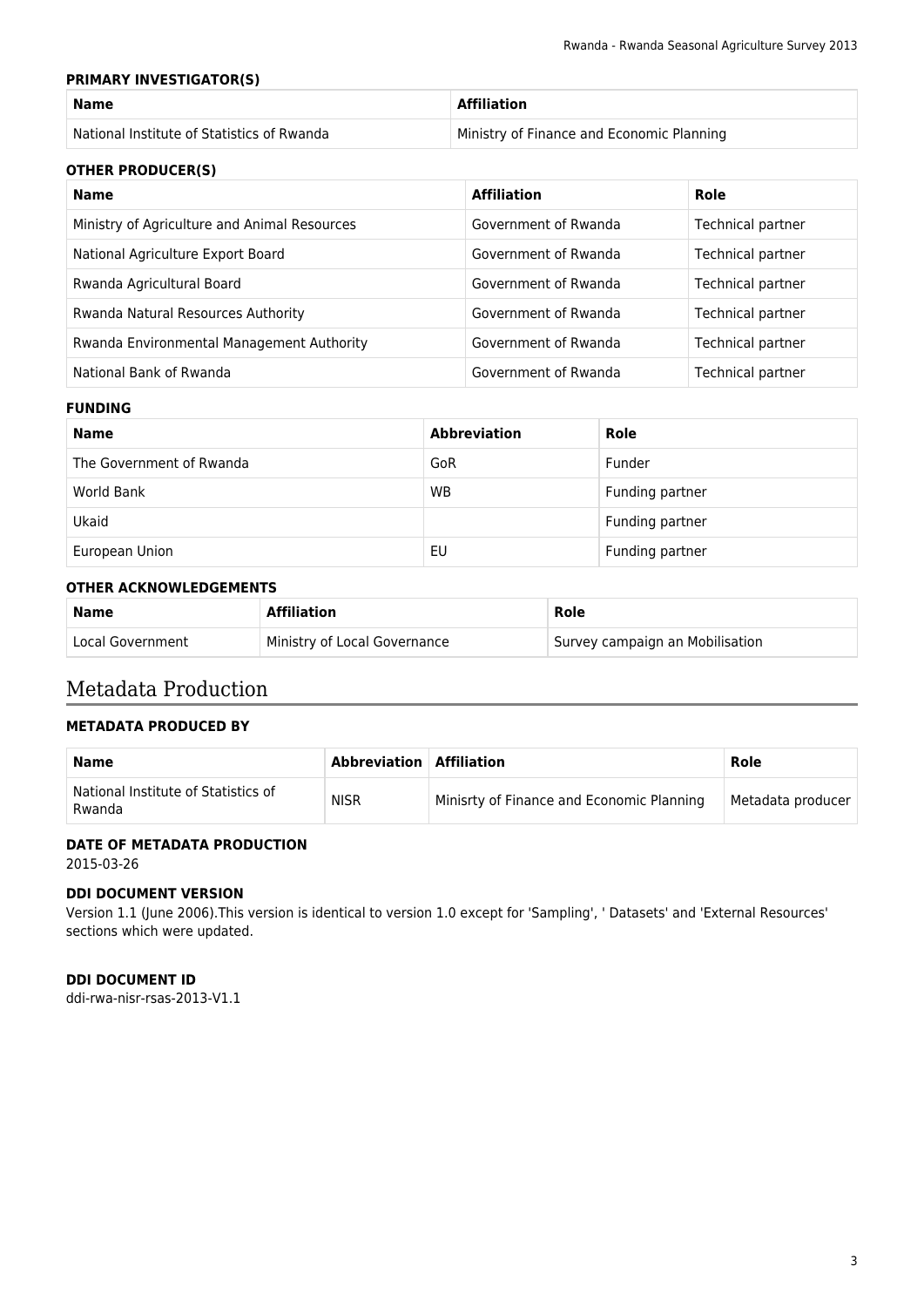# **Sampling**

### Sampling Procedure

The sample was composed of two categories of respondents: Agricultural Operators and Large Scale Farmers (LSF). For the category of Agricultural Operators, the 2013 RSAS benefited from a dual frame sampling design (called Multiple Frame Survey MFS). For the category of LSF, everyone has been enumerated.

The 2013 RSAS used imagery from RNRA with a very high resolution of 25 centimeters. During the construction of the area sampling frame, the entire land area of Rwanda was subdivided into 10 non-overlapping land-use strata defined by proportion of cultivated land or other land-use characteristics. Three of these strata were chosen to be used for the survey since they were composed of agricultural land. Thereafter, agricultural land strata were delineated into Segments within the Primary Sampling Units (PSU) with identifiable physical boundaries. For agricultural operators, the segments were the Second Stage Sampling (SSU) units.

The 2013 RSAS covered 327 segments, spread throughout the country during the two main agricultural seasons (A and B) and 251 segments during the Season C both in mountains and marshlands areas.

The survey covered 15,441 Agricultural Operators and 562 LSF in season A; 15,730 Agricultural Operators and 503 LSF in Season B; and 1,412 Agricultural Operators in Season C. In Season C, LSF were not covered. Each selected PSU having a size of 200 - 400 Hectares was subdivided into Second Stage Sampling Units (SSUs) of around 20 Hectares each, following natural boundaries. Note that for Stratum 3 PSUs, a segment had a size of around 50 Hectares. In every selected PSU, one SSU (or Segment) was randomly selected for data collection purposes.

It is important to note that in each of agricultural season A and B, data collection was undertaken in two phases. Phase I was mainly used to collect data on demographic and social characteristics of interviewees, area under crops, crops planted, rainfall, livestock, etc. Phase II was mainly devoted to the collection of data on yield and production of crops.

Regarding the selection of respondents, from the list of LSF in Phase I of Season A or Season B, all 562 LSF were enumerated. The LSF were engaged in either Crop farming activities only or Livestock farming activities only or both Crop and Livestock farming activities. For Agricultural Operators(being the Small Scale Farmers within the Segment), every selected Segment was firstly screened using the Screening Form. That means enumerators accounted for every plot inside the segment. All Tracts were either Agricultural (cultivated land and fallow land) or Non-Agricultural Land (water, forests, roads, rocky and bare soils and buildings).

During Phase I, a complete enumeration of all farmers having agricultural land and operating within the selected Segment was undertaken by using a Farm Questionnaire. In Phase II, 25% of the Agricultural Operators undertaking either Crop farming activities only or both Crop and Livestock farming were selected and interviewed using a Farm Questionnaire for this phase.In Phase II, Season A, a sample of 1,799 Agricultural Operators was selected using the method of Probability Proportional to Size (PPS) in each district.

In Phase II, Season B, a sample of 1,941 Agricultural Operators was selected as follows:

a) 1,545 Agricultural Operators were selected of which 1500 were from Strata 1 and 2 selected at district level, and 45 Agricultural Operators were from Stratum 3 selected at country level (they were mainly from Nyagatare, Gatsibo and Kayonza districts). Again the PPS method was used, area under crops being the measure of size in each district; also b) 500 Agricultural Operators were selected using area under crops in each district. Due to the previous selection explained in a) above only 396 were retained due to the removal of duplicates. This second sample gave weight to major crops and thus increased representativeness of crop yield in the districts.

In Season C, a Screening Form was used to undertake a complete enumeration and account for every plot inside the segment on which land use was taking place. From a list of Agricultural Operators having agricultural land and cultivating Season C Crops:

a) A 10% sample of operators in Marshlands was selected for data collection that combined farm inputs, expenditure and production questions;

b) A complete enumeration in Mountain sites was undertaken for data collection that combined farm inputs, expenditure and production questions.

## Response Rate

The response rate for Seasonal Agriculture Survey is 98%.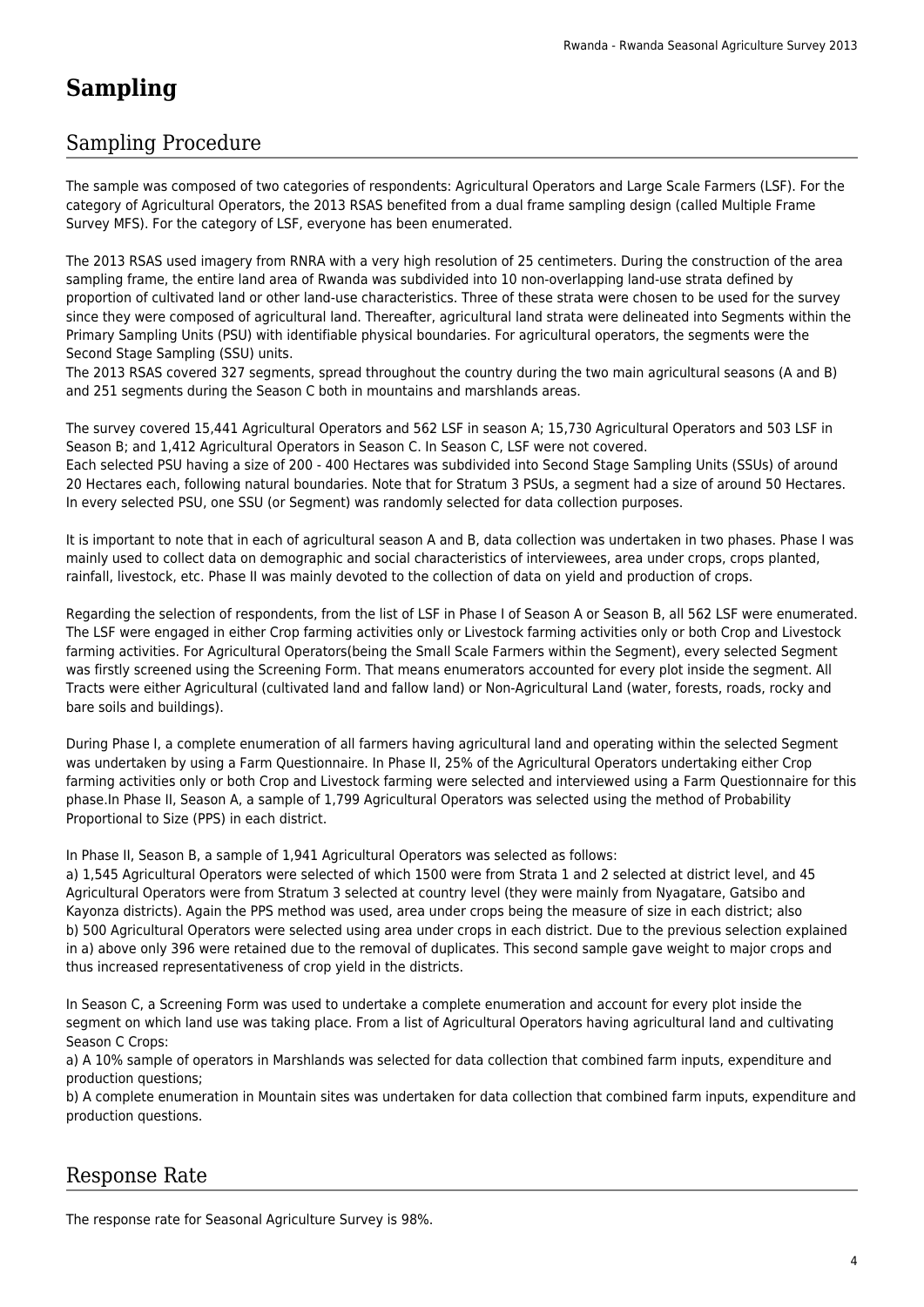# Weighting

The sample weights were calculated for each district considering the total number of segments in each district and the sample size in the specific districts.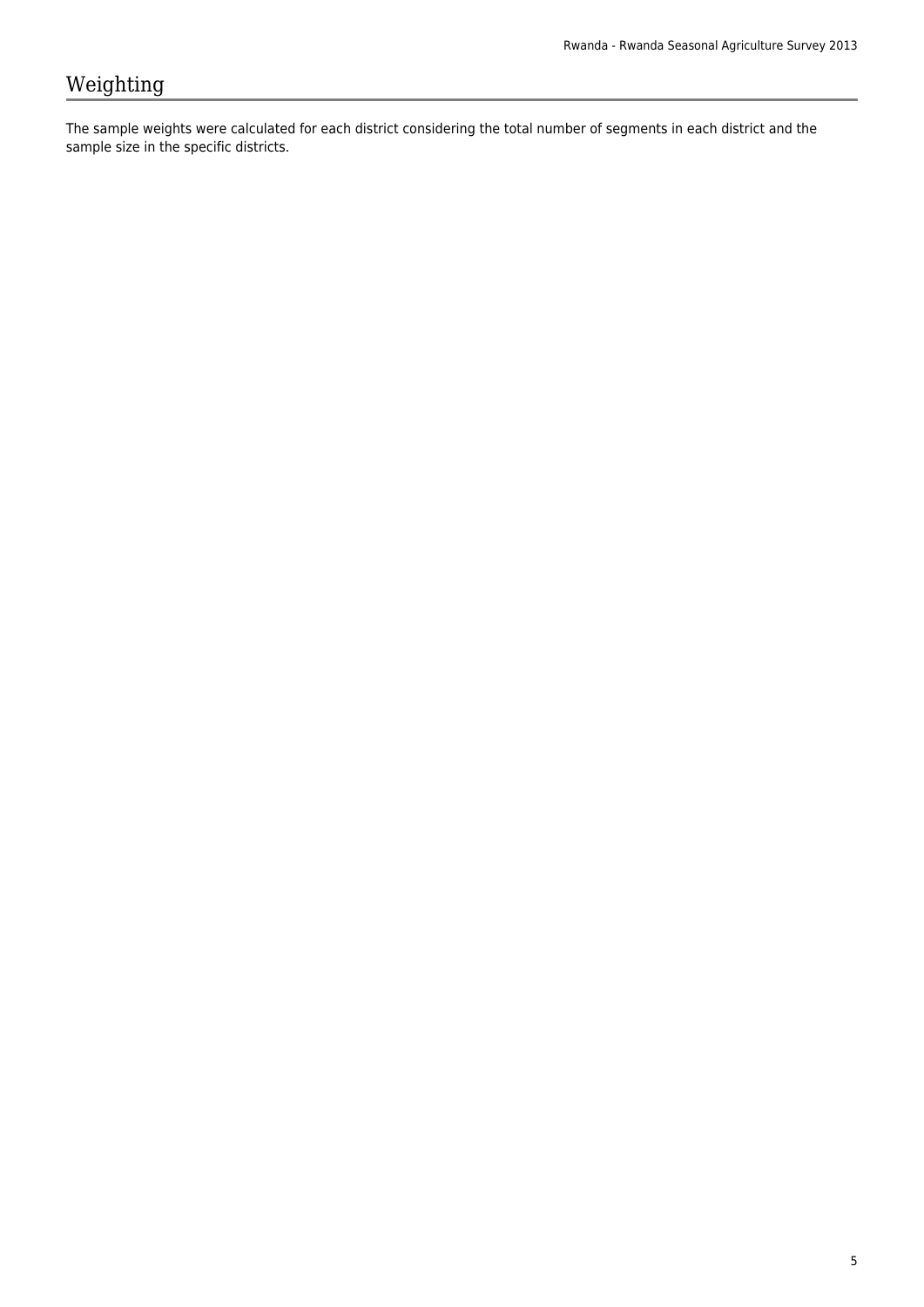# **Questionnaires**

### **Overview**

There were two types of questionnaires used for this survey namely Screening questionnaire and farm questionnaires.

A Screening Questionnaire was used to collect information that enabled identification of an Agricultural Operator or Large Scale Farmer and his or her land use.

Farm questionnaires were of two types:

a) Phase I Farm Questionnaire was used to collect data on characteristics of Agricultural Operators, crop identification and area, inputs (seeds, fertilizers, labor, …) for Agricultural Operators and large scale farmers.

b) Phase 2 Farm questionnaire was used in the collection of data on crop production and use of production.

It is important to mention that all these Farm Questionnaires were subjected to two/three rounds of data quality checking. The first round was conducted by the enumerator and the second round was conducted by the team leader to check if questionnaires had been well completed by enumerators.

For season C, after screening, an interview was conducted for each selected tract/Agricultural Operator using one consolidated Farm questionnaire.

All the surveys questionnaires used were published in both English and Kinyarwanda languages.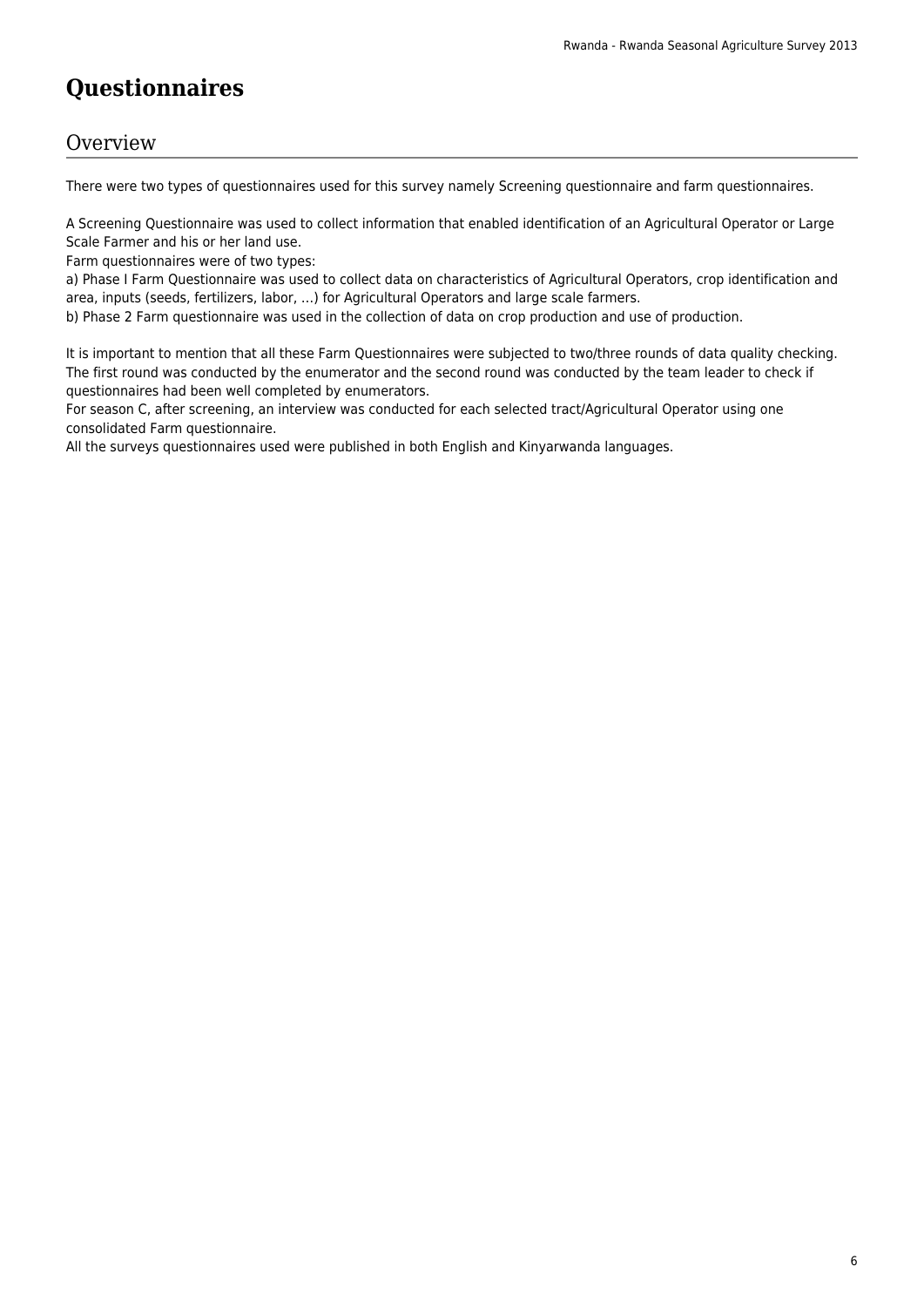# **Data Collection**

### Data Collection Dates

| <b>Start</b> | End     | Cycle    |
|--------------|---------|----------|
| 2012-11      | 2013-02 | Season A |
| 2013-03      | 2013-07 | Season B |
| 2013-08      | 2013-09 | Season C |

### Data Collection Mode

Face-to-face [f2f]

### Data Collection Notes

The survey used 120 Enumerators in 40 field teams and 43 Team leaders giving a ratio of one Team leader to 3 Enumerators. All field work staff in 2013 SAS has a degree in Agronomy Science and were trained before starting data collection. A higher level supervision staff from NISR and MINAGRI visited the field teams during each phase of data collection to ensure quality control.

Enumerators and Team leaders had adequate materials composed of Enumerator's Instruction manual, Screening questionnaire, Farm questionnaires, Measuring tapes, Ruler, Pens, Pencils, Calculator, Weighing scales, Global Positioning System (GPS), Personal Data System (PDA), Maps, Rain coats, Boots, Umbrella, First aid equipment, etc. Each team was assigned a vehicle.

Before proceeding to the field, Enumerators and their Team leaders checked that they had all necessary materials required for their field work. All staff were required to arrive early in the field (Segment or LSF).

The next step was the Segment delineation and to take geographical coordinates of the identified landmarks to allow supervisors to check if the Segment was delineated appropriately and to ensure the collected data was relating to the plots inside the Segment or LSF.

### Questionnaires

There were two types of questionnaires used for this survey namely Screening questionnaire and farm questionnaires.

A Screening Questionnaire was used to collect information that enabled identification of an Agricultural Operator or Large Scale Farmer and his or her land use.

Farm questionnaires were of two types:

a) Phase I Farm Questionnaire was used to collect data on characteristics of Agricultural Operators, crop identification and area, inputs (seeds, fertilizers, labor, …) for Agricultural Operators and large scale farmers.

b) Phase 2 Farm questionnaire was used in the collection of data on crop production and use of production.

It is important to mention that all these Farm Questionnaires were subjected to two/three rounds of data quality checking. The first round was conducted by the enumerator and the second round was conducted by the team leader to check if questionnaires had been well completed by enumerators.

For season C, after screening, an interview was conducted for each selected tract/Agricultural Operator using one consolidated Farm questionnaire.

All the surveys questionnaires used were published in both English and Kinyarwanda languages.

### Data Collectors

| <b>Name</b>                                | <b>Abbreviation</b> | <b>Affiliation</b>                        |
|--------------------------------------------|---------------------|-------------------------------------------|
| National Institute of Statistics of Rwanda | <b>NISR</b>         | Ministry of Finance and Economic Planning |

### Supervision

The survey used 120 Enumerators organised around 40 field teams and 40 team leaders giving a ratio of one team leader to 3 Enumerators.

At the bottom of the hierarchy, there are enumerators who would be assisted by a team leader also known as a controller. His/ her main function is to introduce the enumerators to the various key people from the sector to the villages leaders up to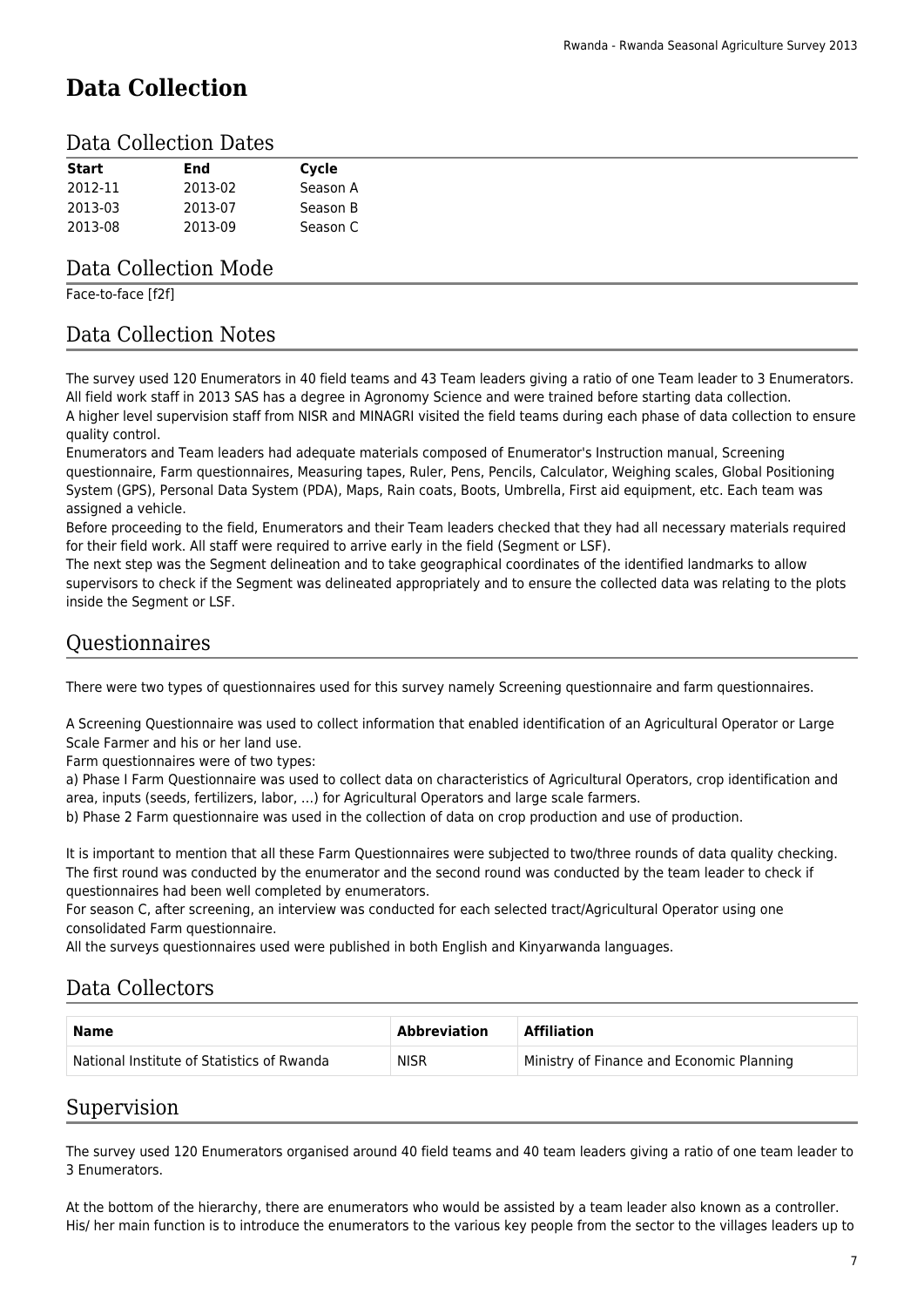operators in the Secondary Sampling Unit (known as Segment), and assist enumerators during the whole course of the survey

A higher level supervision staff from NISR and MINAGRI visited the field teams during each phase of data collection to ensure quality control.

Responsibilities of a Team Leader is to manage the interviewers to ensure successful completion and quality of data collected in a given time period for the fieldwork.

He/she was expected to record information about the fieldwork by completing the fieldwork forms, which track the status of completion of the work in the field, document problems in the field and solutions taken to resolve these problems, and track the data entry process. Specifically, his/her tasks included:

1. Introduce the survey and interviewers at local level where the survey is administered.

2. Review questionnaires and check that it has been correctly filled in.

3. Monitor and attend some interviews and make comments on the worker's performance.

4. Meet frequently with each member of the group to discuss, improve and organize work.

5. Check the availability of all the necessary items before going on field.

6. Help workers to solve the problems they encounter in dealing with respondents who are not responsive to questions or refuse to be interviewed.

7. Manage the team's work schedule, including tracking questionnaires completed in the field, questionnaires assigned to the data entry team, and questionnaires that require correction by interviewers.

8. Make sure all the big farmers are identified and surveyed.

9. Communicate with NISR/MINAGRI staff, regarding field issues, as necessary.

He/she was responsible for helping the interviewers to identify the segments and tracts that have been allocated to them, resolving any problems with reluctant operators observing interviews and making checks by visiting the operators after the survey to verify data.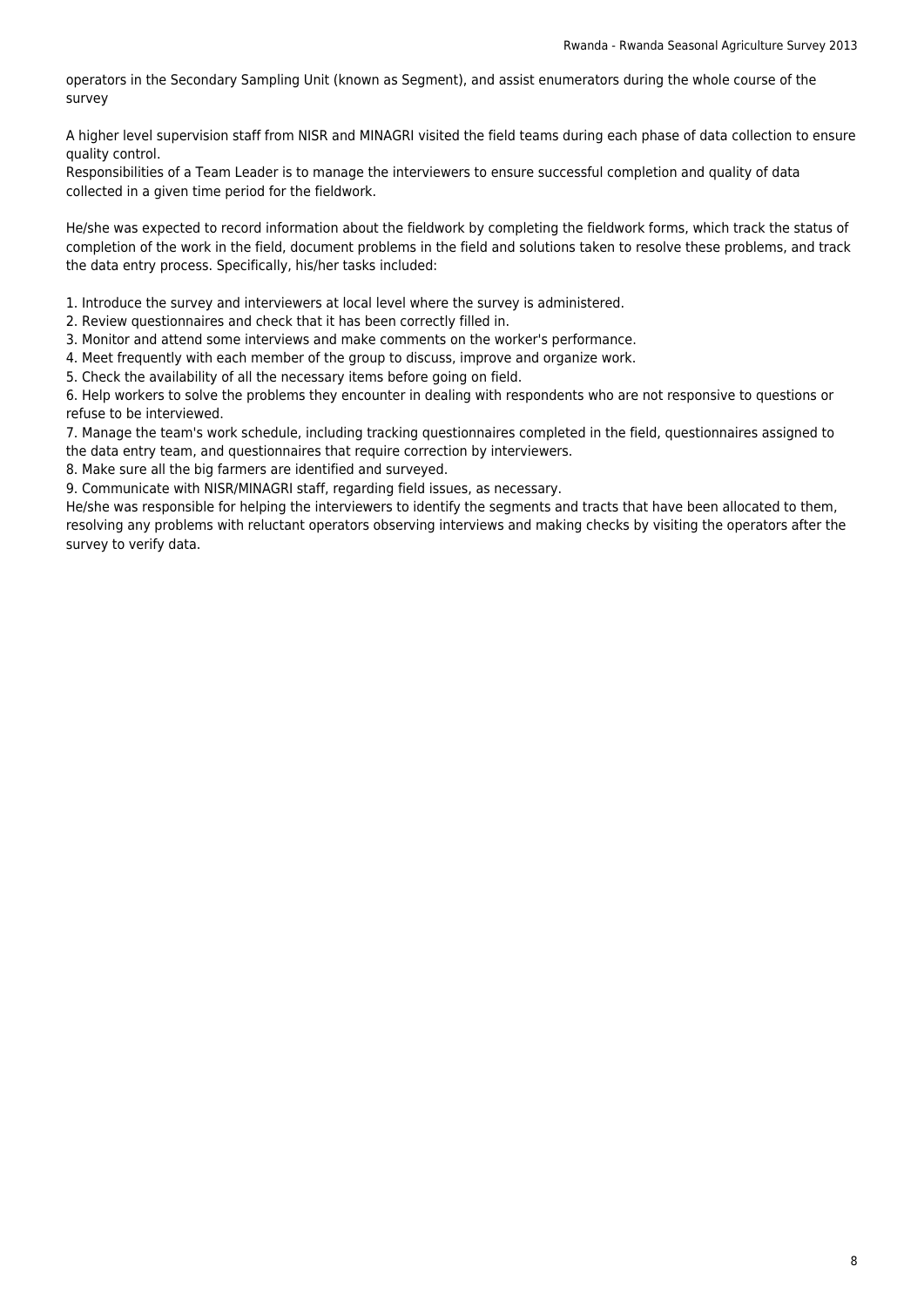# **Data Processing**

### Data Editing

Data editing took place at different stage. Firstly, the filled questionnaires were repatriated at NISR for office editing and coding before data entry started.

Data entry of the completed and checked questionnaires was undertaken at NISR offices by trained 20 staff members using CSPro software. To ensure appropriate matching of data in questionnaires and plot area measurements from the GIS unit, a LOOKUP file was integrated in the CSPro data entry program to confirm the identification of each Agricultural Operator/LSF before starting data entry. Thereafter, data was entered in computers, edited and summarized in tables using SPSS software.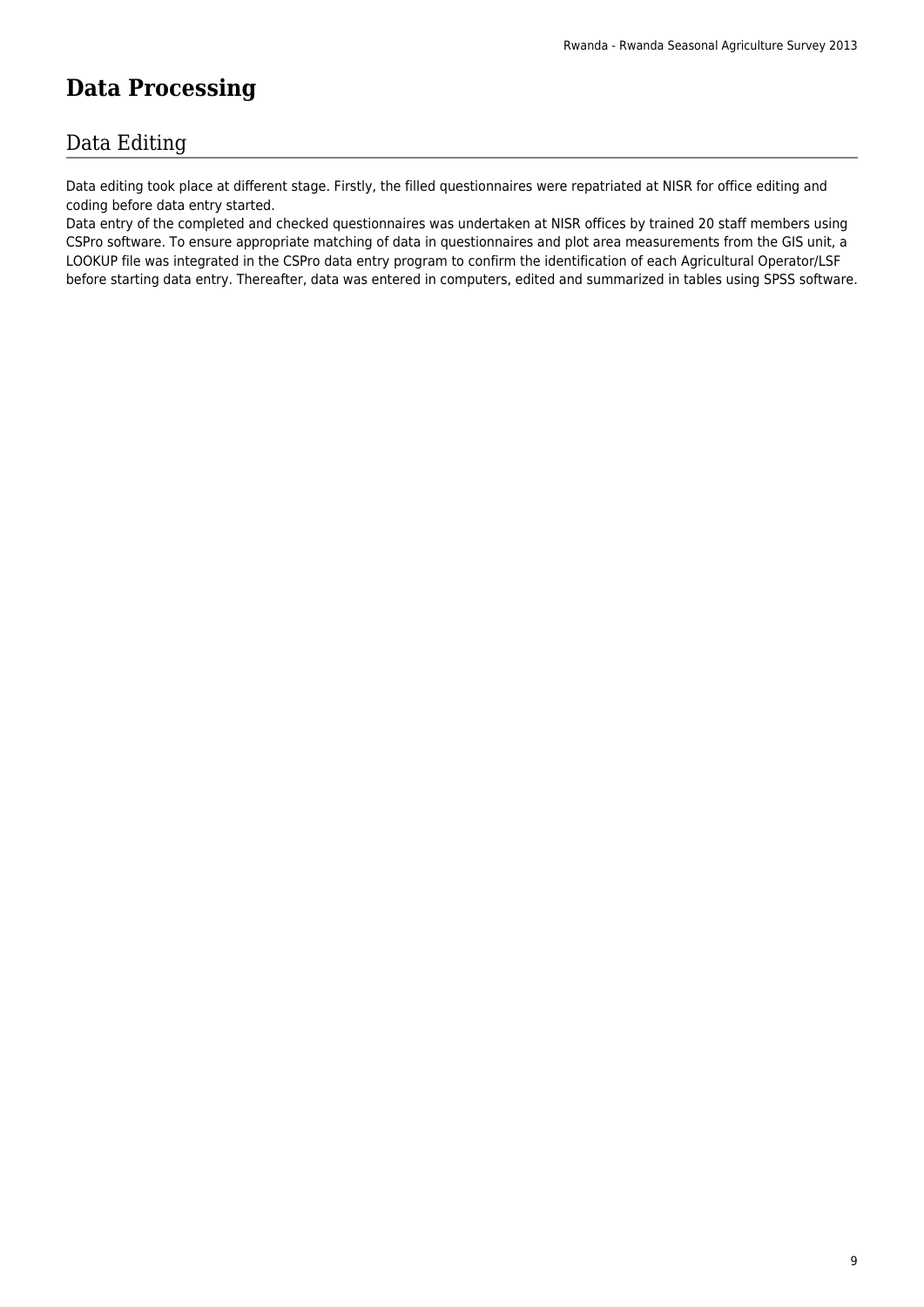# **Data Appraisal**

## Other forms of Data Appraisal

All Farm questionnaires were subjected to two/three rounds of data quality checking. The first round was conducted by the enumerator and the second round was conducted by the team leader to check if questionnaires had been well completed by enumerators. And in most cases, questionnaires completed by one enumerator were peer-reviewed by another enumerator before being checked by the Team leader.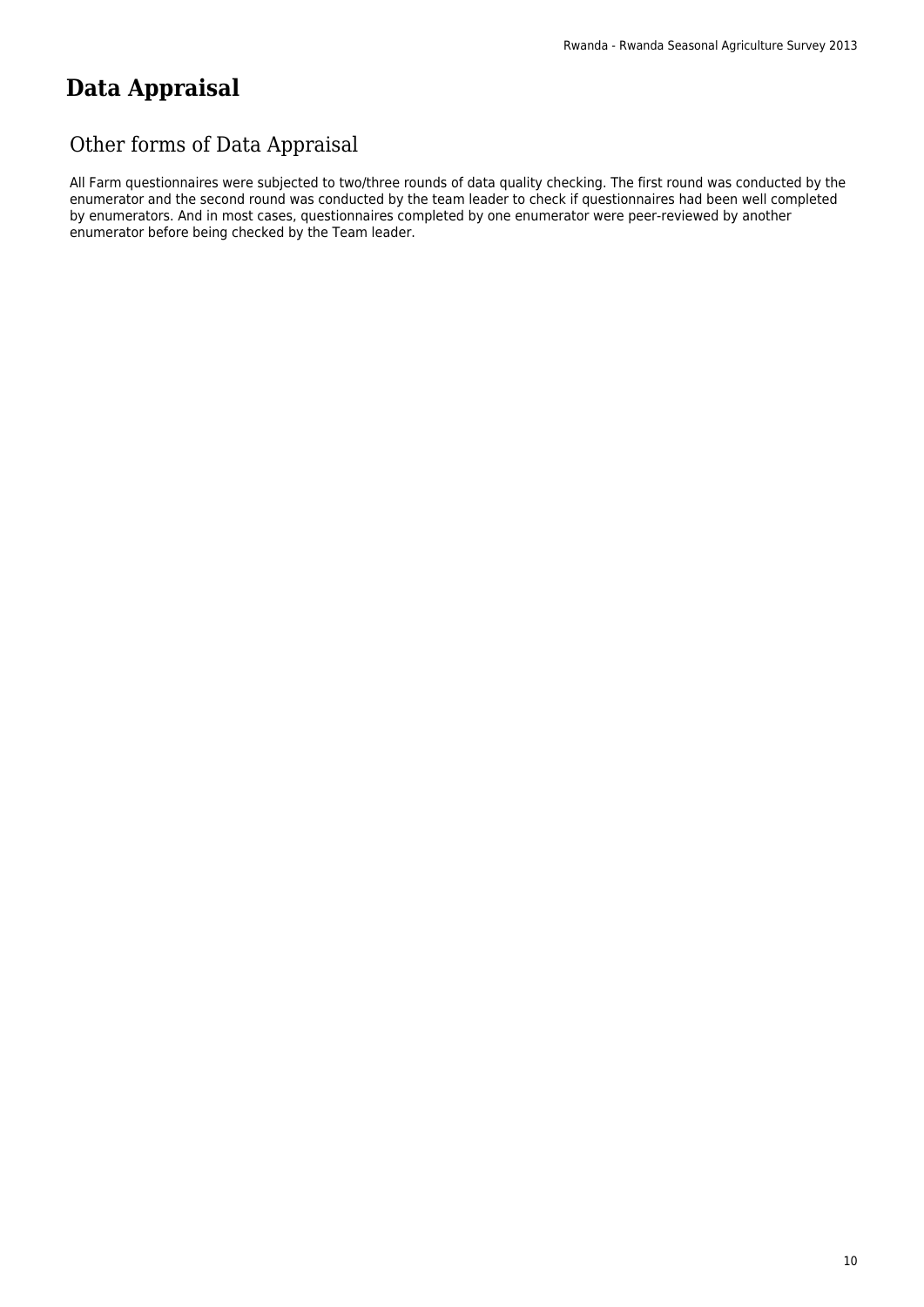# **File Description**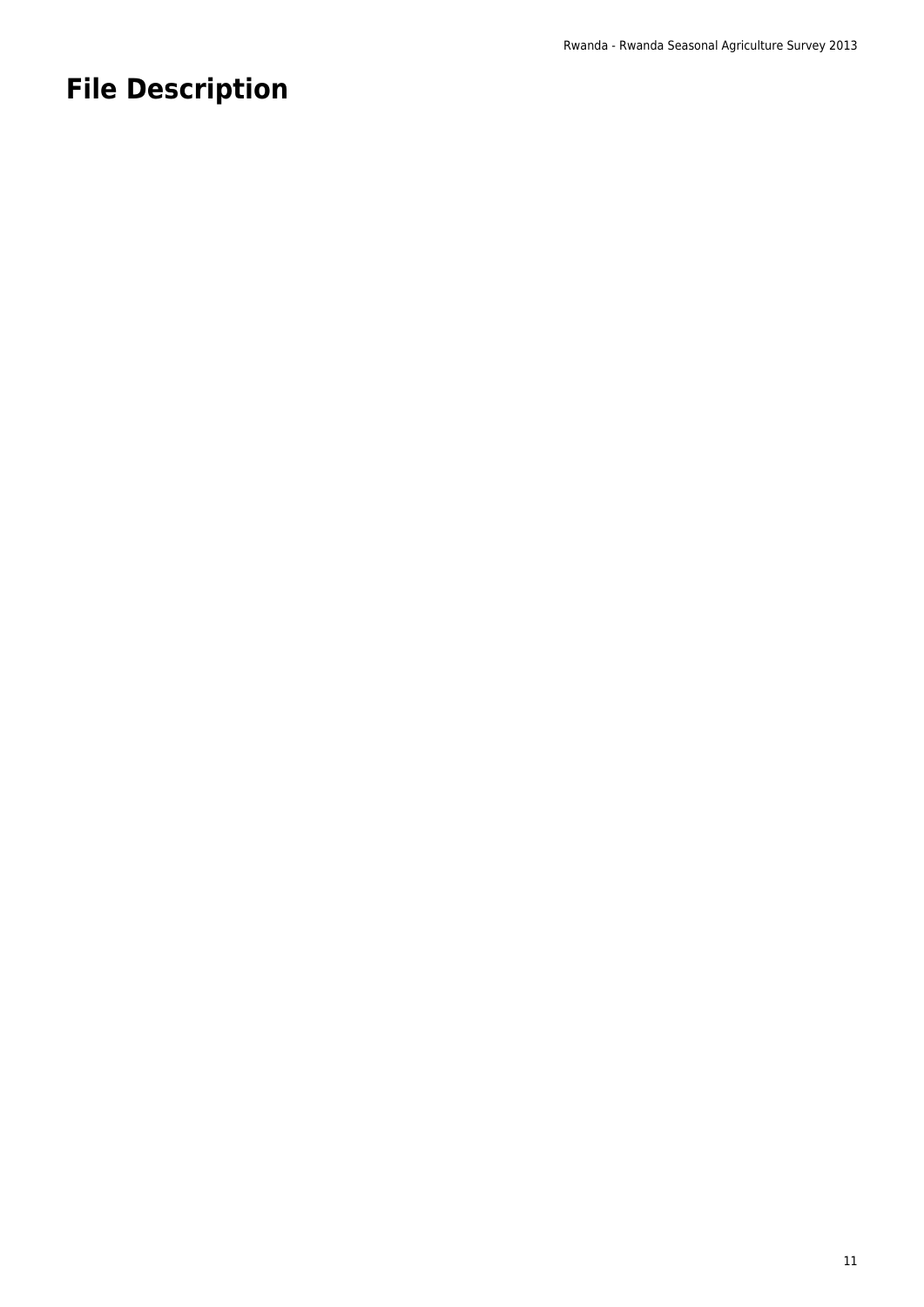# **Variable List**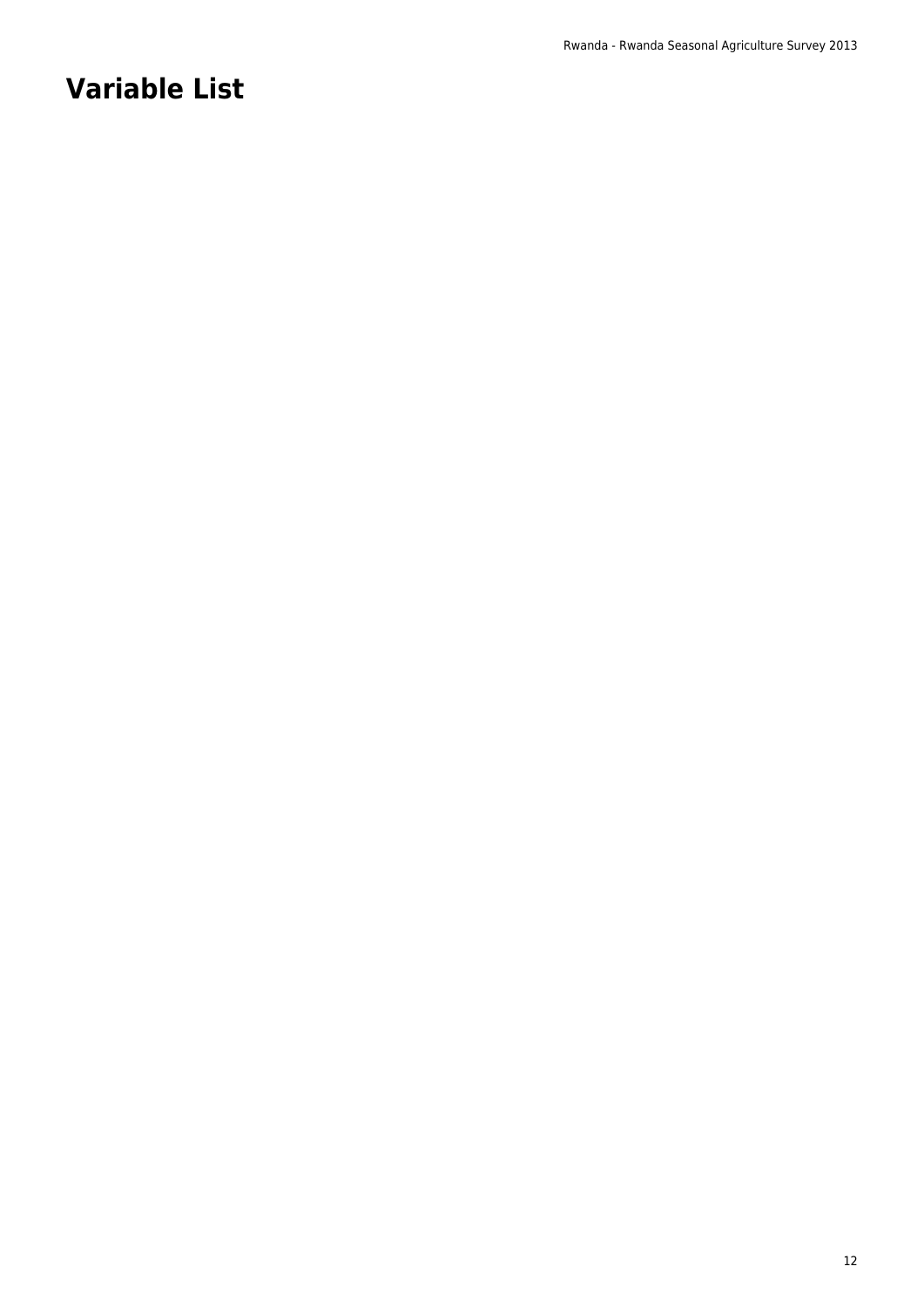# **Related Materials**

# **Questionnaires**

# Screening Questionnaire Season C

| Title     | Screening Questionnaire Season C                                                                 |
|-----------|--------------------------------------------------------------------------------------------------|
| Author(s) | National Institute of Statistics of Rwanda                                                       |
| Date      | 2013-01-01                                                                                       |
| Country   | Rwanda                                                                                           |
| Language  | English                                                                                          |
|           | Publisher(s) National Institute of Statistics of Rwanda                                          |
|           | Description This is Screening Questionnaire Season C for Rwanda Seasonal Agriculture Survey 2013 |
| Filename  | g-rsas-2013-screening-season-C- English.pdf                                                      |

# Questionnaire: Season A, Phase I

| Title     | Questionnaire: Season A, Phase I                                                                       |
|-----------|--------------------------------------------------------------------------------------------------------|
| Author(s) | National Institute of Statistics of Rwanda                                                             |
| Date      | 2013-01-01                                                                                             |
| Country   | Rwanda                                                                                                 |
| Language  | <b>English</b>                                                                                         |
|           | Publisher(s) National Institute of Statistics of Rwanda                                                |
|           | Description This is the questionnaire for season A phase I of Rwanda Seasonal Agriculture Survey 2013. |
| Filename  | g-rsas-2013-season-A-phase-1- English.pdf                                                              |

# Questionnaire: Season A, Phase II

| Title             | Questionnaire: Season A, Phase II                                       |
|-------------------|-------------------------------------------------------------------------|
| Author(s)         | National Institute of Statistics of Rwanda                              |
| Date              | 2013-01-01                                                              |
| Country           | Rwanda                                                                  |
| Language          | English                                                                 |
| Publisher(s) NISR |                                                                         |
|                   | Description This is the questionnaire Season A, Phase II for the survey |
| Filename          | g-rsas-2013-season-A-phase-2- English.pdf                               |

# Questionnaire: Season B, Phase I

| Title             | Questionnaire: Season B, Phase I                                          |
|-------------------|---------------------------------------------------------------------------|
| Date              | 2013-01-01                                                                |
| Country           | Rwanda                                                                    |
| Language          | English                                                                   |
| Publisher(s) NISR |                                                                           |
|                   | Description This is the questionnaire for Season B, Phase I of the survey |
| Filename          | g-rsas-2013-season-B-phase-1- English.pdf                                 |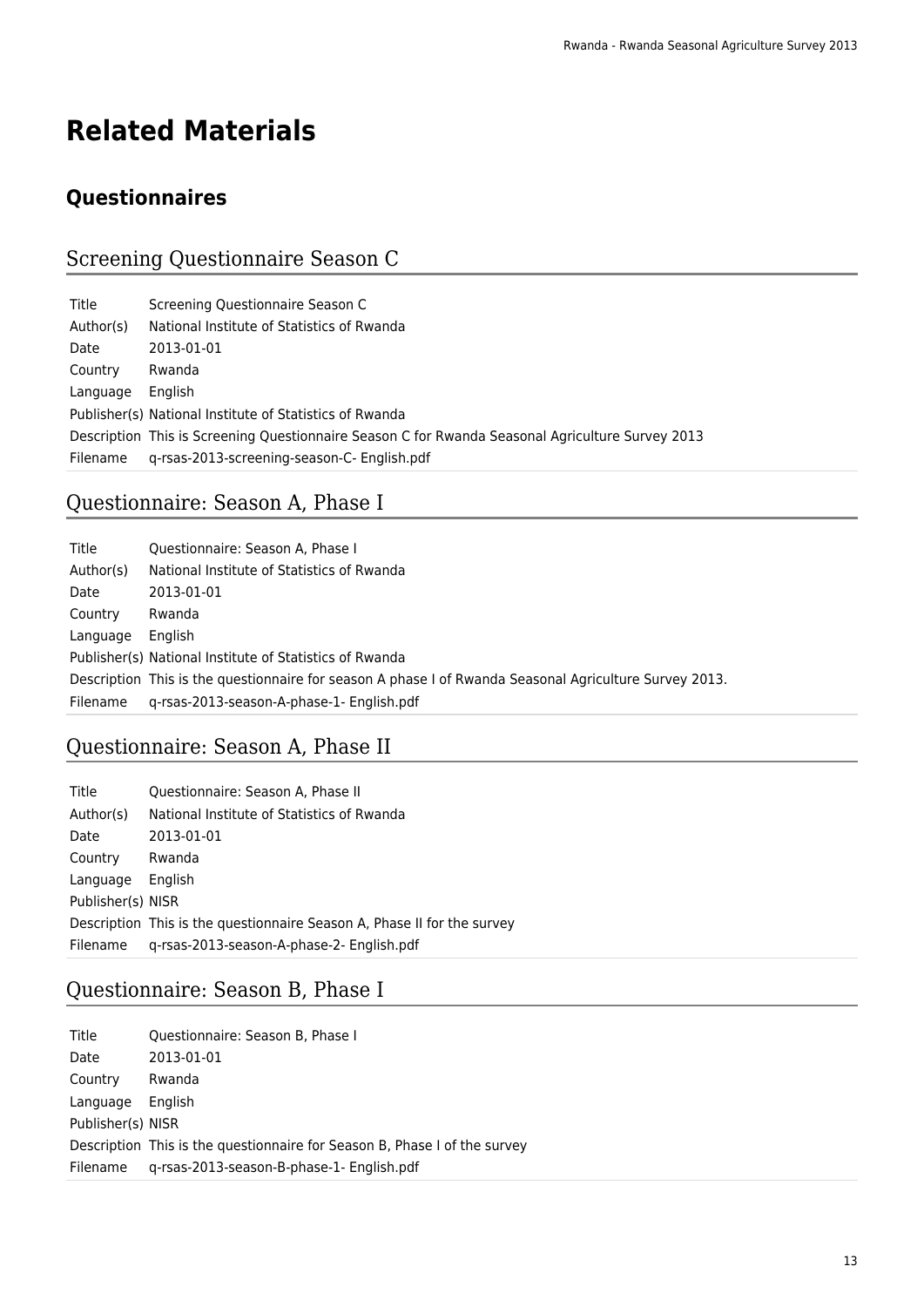# Questionnaire: Season B, Phase II

| Title             | Questionnaire: Season B, Phase II                                       |
|-------------------|-------------------------------------------------------------------------|
| Author(s)         | National Institute of Statistics of Rwanda                              |
| Date              | 2013-01-01                                                              |
| Country           | Rwanda                                                                  |
| Language          | <b>English</b>                                                          |
| Publisher(s) NISR |                                                                         |
|                   | Description This is the questionnaire Season B, Phase II for the survey |
| Filename          | g-rsas-2013-season-B-phase-2- English.pdf                               |

# Questionnaire: Season C

| Title             | Questionnaire: Season C                                          |
|-------------------|------------------------------------------------------------------|
| Author(s)         | National institute of Statistics of Rwanda                       |
| Date              | 2013-01-01                                                       |
| Country           | Rwanda                                                           |
| Language          | English                                                          |
| Publisher(s) NISR |                                                                  |
|                   | Description This is the questionnaire for Season C of the survey |
| Filename          | g-rsas-2013-season-C- English.pdf                                |

# **Reports**

# Seasonal Agriculture Survey Report 2013

| Title          | Seasonal Agriculture Survey Report 2013                                                                                                                                                                                                                          |
|----------------|------------------------------------------------------------------------------------------------------------------------------------------------------------------------------------------------------------------------------------------------------------------|
| Author(s)      | National Institute of Statistics of Rwanda                                                                                                                                                                                                                       |
| Date           | 2015-06-29                                                                                                                                                                                                                                                       |
| Country        | Rwanda                                                                                                                                                                                                                                                           |
| Language       | Enalish                                                                                                                                                                                                                                                          |
| Contributor(s) | The 2013 RSAS was implemented by the National Institute of Statistics of Rwanda (NISR) in partnership with the Ministry of Agriculture and Animal<br>Resources (MINAGRI), National Agriculture Export Board (NAEB), Rwanda Agricultural Board (RAB), Ministry of |
| Publisher(s)   | National Institute of Statistics Of Rwanda                                                                                                                                                                                                                       |
| Description    | This is an improved version of the Seasonal Agriculture Survey report based on experience gained in 2014 Seasonal Agriculture Survey.                                                                                                                            |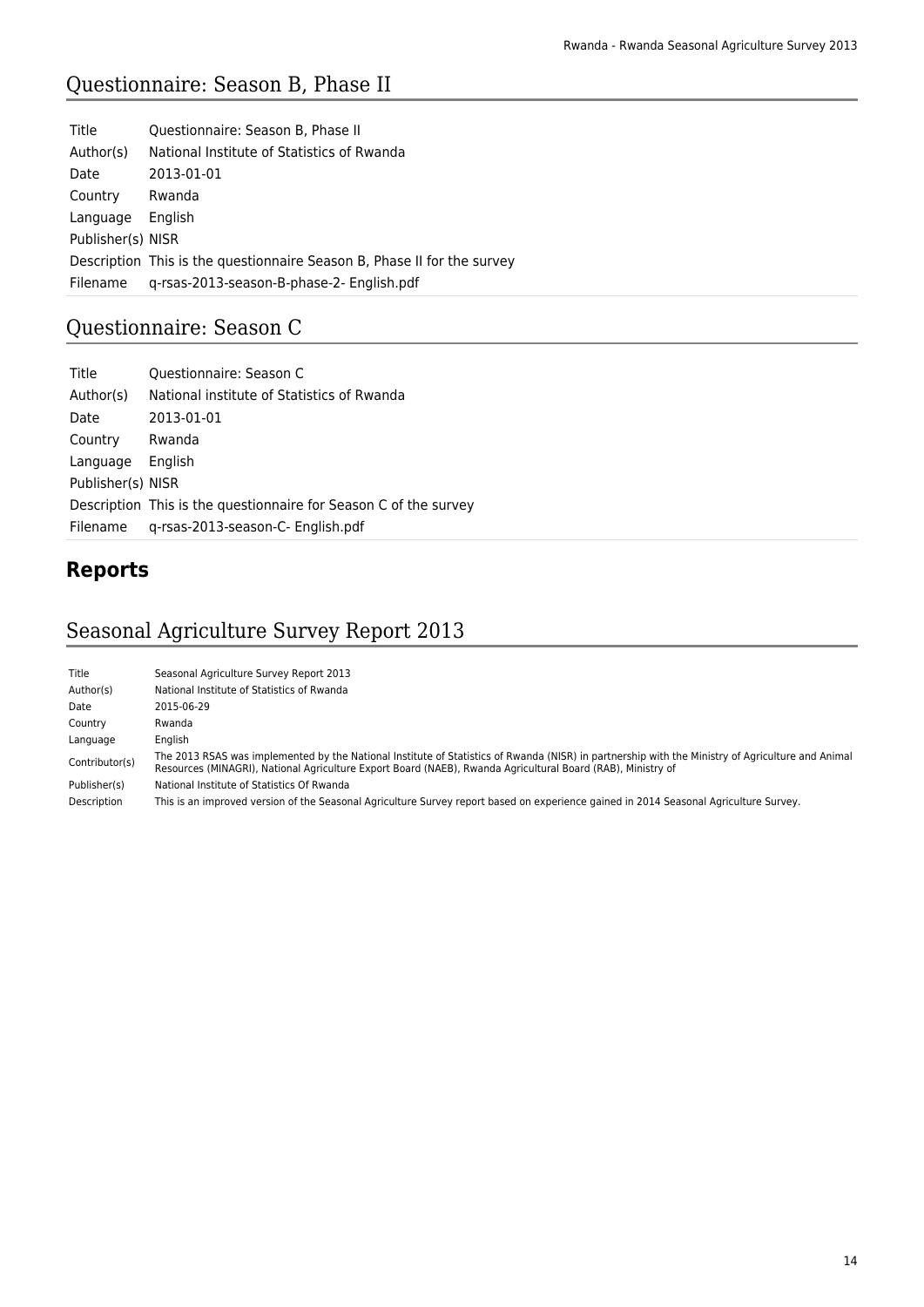|                   | 4.1 Demographic and Social Characteristics of Agricultural Operators  17                |  |
|-------------------|-----------------------------------------------------------------------------------------|--|
|                   |                                                                                         |  |
|                   |                                                                                         |  |
|                   |                                                                                         |  |
|                   |                                                                                         |  |
|                   |                                                                                         |  |
|                   | 4.2 Date of Sowing, Production Expectation Date and Expected Date of Harvest  24        |  |
|                   |                                                                                         |  |
|                   |                                                                                         |  |
|                   |                                                                                         |  |
|                   |                                                                                         |  |
|                   |                                                                                         |  |
| Table of contents |                                                                                         |  |
|                   | 4.4.3 Use of Inorganic Fertilizer by Agricultural Operators and Large Scale Farmers  37 |  |
|                   |                                                                                         |  |
|                   |                                                                                         |  |
|                   |                                                                                         |  |
|                   | 4.6 Use of Crop Production by Agricultural Operators and by Large Scale Farmers  47     |  |
|                   |                                                                                         |  |
|                   |                                                                                         |  |
|                   |                                                                                         |  |
|                   |                                                                                         |  |
|                   |                                                                                         |  |
|                   |                                                                                         |  |
|                   |                                                                                         |  |
|                   |                                                                                         |  |
|                   |                                                                                         |  |
|                   |                                                                                         |  |
|                   |                                                                                         |  |
|                   |                                                                                         |  |
|                   |                                                                                         |  |
|                   |                                                                                         |  |
|                   |                                                                                         |  |
|                   |                                                                                         |  |
|                   |                                                                                         |  |
|                   |                                                                                         |  |
|                   |                                                                                         |  |
|                   |                                                                                         |  |
|                   |                                                                                         |  |
|                   |                                                                                         |  |
|                   |                                                                                         |  |
|                   |                                                                                         |  |
|                   |                                                                                         |  |
|                   |                                                                                         |  |
|                   |                                                                                         |  |
|                   |                                                                                         |  |
|                   |                                                                                         |  |
|                   |                                                                                         |  |
|                   |                                                                                         |  |
|                   |                                                                                         |  |
|                   |                                                                                         |  |
|                   |                                                                                         |  |
|                   |                                                                                         |  |
|                   |                                                                                         |  |